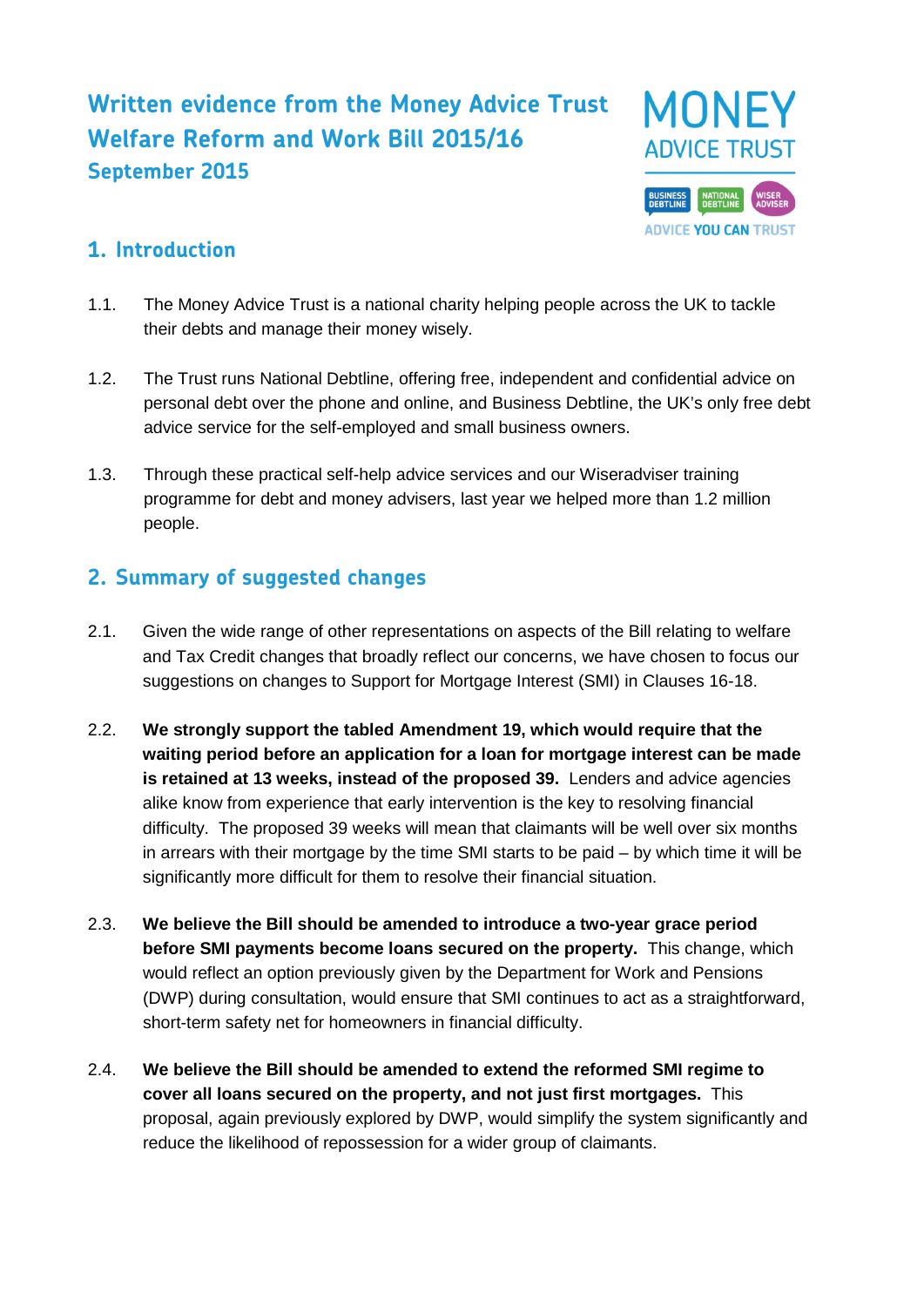2.5. **We believe the Bill should be amended to ensure that interest is not charged on SMI loans, and that administrative costs should not be secured on the property.** The charging of interest on the loan, further increasing their debt, seems to be inconsistent with the aim of helping people out of financial difficulty.

### **3. Overall comments**

- 3.1. The Trust supports measures to tackle low-pay, including the higher minimum wage for over-25s announced as the "National Living Wage" in the Summer Budget 2015. However, as has been convincingly demonstrated<sup>[1](#page-1-0)</sup>, the impact of accompanying reductions in Tax Credits will far outweigh the positive impact of these measures for inwork households on low incomes.
- 3.2. We are concerned that many will fall into financial difficulty as a result of the net impact of minimum wage and Tax Credit changes. This presents a serious risk of a whole new cohort of households, who are currently only just managing to get by, falling into unmanageable debt due to the resulting loss of income. We anticipate that demand for debt advice services such as National Debtline is likely to increase in the coming years as a result.
- 3.3. We share concerns expressed by other organisations including StepChange Debt Charity, the Children's Society and the Joseph Rowntree Foundation over the impact of welfare and Tax Credit changes in the Welfare Reform and Work Bill, including Clauses 9 and 10 providing for a four-year freeze in selected welfare benefits and Tax Credits, and Clauses 11 and 12 providing for a two-child limit for the child element of Child Tax Credit and Universal Credit, and the abolition of the family element of Tax Credits. Taken together, these changes significantly reduce the ability of the welfare system to protect low-income households in financial difficulty.
- 3.4. In particular we support the Joseph Rowntree Foundation's recommendation for the retention of the annual review of benefit levels to retain flexibility based on changes in economic conditions and increases in the costs of particular essential goods. We also endorse StepChange Debt Charity's proposal for an adjustment period of up to one year before the proposed two child limit for the child element of Child Tax Credit and Universal Credit and withdrawal of the family element takes effect.
- 3.5. Given the wide range of other representations on the other elements of the Bill outlined above, however, in this written evidence we have chosen to focus our comments on changes to Support for Mortgage Interest (SMI) provided for in Clauses 16-18.

<span id="page-1-0"></span> $1$  Institute for Fiscal Studies, Post-Budget Analysis, July 2015

Resolution Foundation 'Higher Ground: Who Gains from the Living Wage?', Sep 2015, <http://www.resolutionfoundation.org/publications/higher-ground-who-gains-from-the-national-living-wage/>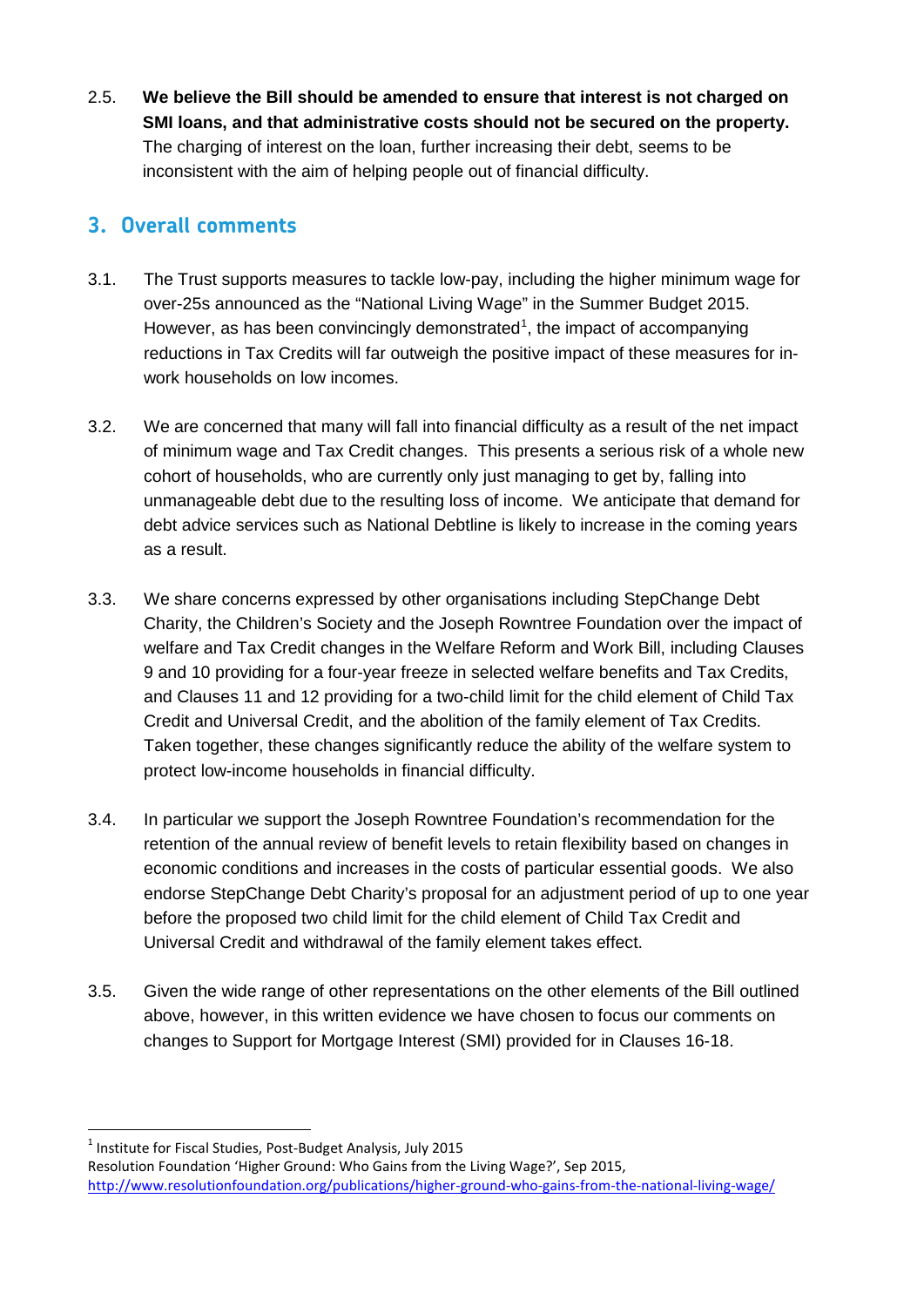## **4. Support for Mortgage Interest**

#### **Mortgage arrears and interest rates**

- 4.1. The free-to-client advice sector hears from many thousands of people every year who are struggling to meet their mortgage repayment commitments, and as such services such as National Debtline have a good understanding of how people arrive at a situation where they need such help.
- 4.2. The **number of people contacting National Debtline by phone for help with mortgage arrears rose to a peak of 22,861 in 2009 (10.54 percent of all calls). In the years since, as the economy has recovered this has fallen to 8,242 in 2014 (5.57 percent of all calls).**
- 4.3. While the level of mortgage arrears we have seen has declined since its 2009 peak, this is largely due to the low-interest rate environment with the Bank of England base rate held at 0.5 percent for an unprecedented period since. A higher interest rate environment is likely to see this number increase. Therefore, the need for a safety net for homeowners is likely to grow importance in the coming years.
- 4.4. We welcomed the Government-backed mortgage safety nets including SMI and the Mortgage Rescue Scheme, which we believe to have played a significant role in preventing repossessions from spiralling out of control along with lender forbearance and the availability of advice. We believe that the Government should remain committed to providing these mortgage safety nets. There is a very real risk that when interest rates rise, that we are in danger of not having learnt the lessons of the last recession where large-scale repossessions were prevented by the measures put in place.

#### **Support for Mortgage Interest changes**

- 4.5. We believe that the safety net provided by SMI is a vital protection which is in danger of being lost by the proposals in the Bill. A key element of the benefit system will cease to be a benefit but become a state loan.
- 4.6. SMI does not generally help people to pay off their mortgages as it does not provide any help towards the capital repayment element of the mortgage. It does however help people to stay in their home during a period where they have a temporary loss of income or where they are on long-term benefits due to age or disability rather than become homeless with all its consequent social problems. We believe that this help for homeowners in temporary difficulty significantly reduced financial difficulty amongst this group in the wake of the recession, preventing other consequent pressures on the welfare budget and other areas of public sector spending.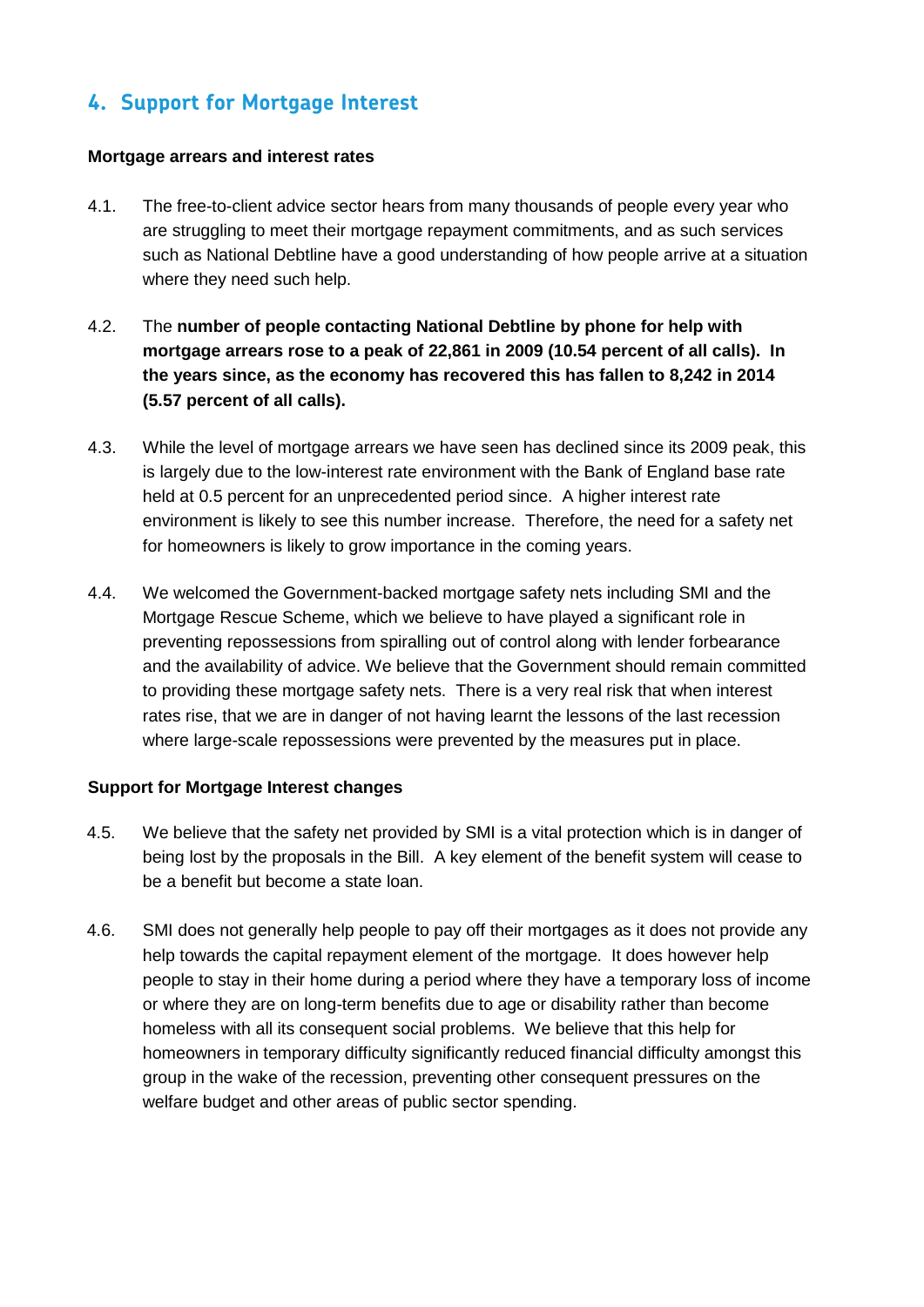- 4.7. Under the Bill proposals, not only will claimants have the legal responsibility to pay their mortgage whilst on benefits, they will be accruing a further debt, secured on their houses, with added interest.
- 4.8. We are of the view that these provisions will disproportionately impact lone parents, carers or the long-term sick and those with disabilities or over pensionable age. According to the House of Commons briefing note, the majority of those who have help with their mortgage interest through SMI are in receipt of Pension Credit. Clearly as this group are over pensionable age, this means that their earning potential is limited and they are likely to be in long-term receipt of SMI. The further group who are substantially affected are those on long-term disability benefits, again whose circumstances are unlikely to change. A loan secured on property will erode the value of the house. We are concerned that there are competing social demands that could come into conflict here in relation to paying for social care, the effect on assets accumulated for benefit in old age, inheritance and so on. The question of which set of needs will take precedence under the proposals is unclear.
- 4.9. We are particularly concerned by the Bill's proposed change to the waiting period to 39 weeks from April 2016. Lenders and advice agencies alike know from experience that early intervention is key in resolving financial difficulty –and there is a widespread consensus that the 13 week waiting period should be retained, including from the Building Societies Association, Council of Mortgage Lenders and other advice sector stakeholders such as StepChange Debt Charity. A 39 week waiting period will mean that will mean that many people will be dealing with mounting mortgage arrears which will mean they will be well over 6 months in arrears with their mortgage by the time SMI starts to be paid. Most people do not have savings or payment protection insurance in place to enable them to cover their mortgage payments in these circumstances. SMI will not cover the whole mortgage once it is in payment (as SMI only covers interest on eligible loans and up to a £200,000 limit) so it will be extremely difficult for the claimant to persuade their mortgage lender to extend forbearance measures and avoid repossession of their home with all the consequent social costs. They will also be attempting to save their home from a much worse position of having built up high level of arrears by that point. **We believe that the 13 week waiting period should be a permanent feature of SMI, and therefore strongly support Amendment 19 as tabled to retain this period.**
- 4.10. Under the changes in the Bill, the loan will become secured on property from the outset of the claim. Previous DWP consultation proposals put forward a grace period of at least two years before SMI payments are converted into a loan secured on the property. **We would suggest that this two-year grace period is a better approach, as this would mean that those going in and out of work or with frequent changes in circumstances would not be affected and would continue to receive SMI without it becoming a loan. This would retain SMI as a straightforward, short term safety net for people who may be able to get back on their feet and reduce administration costs substantially.**